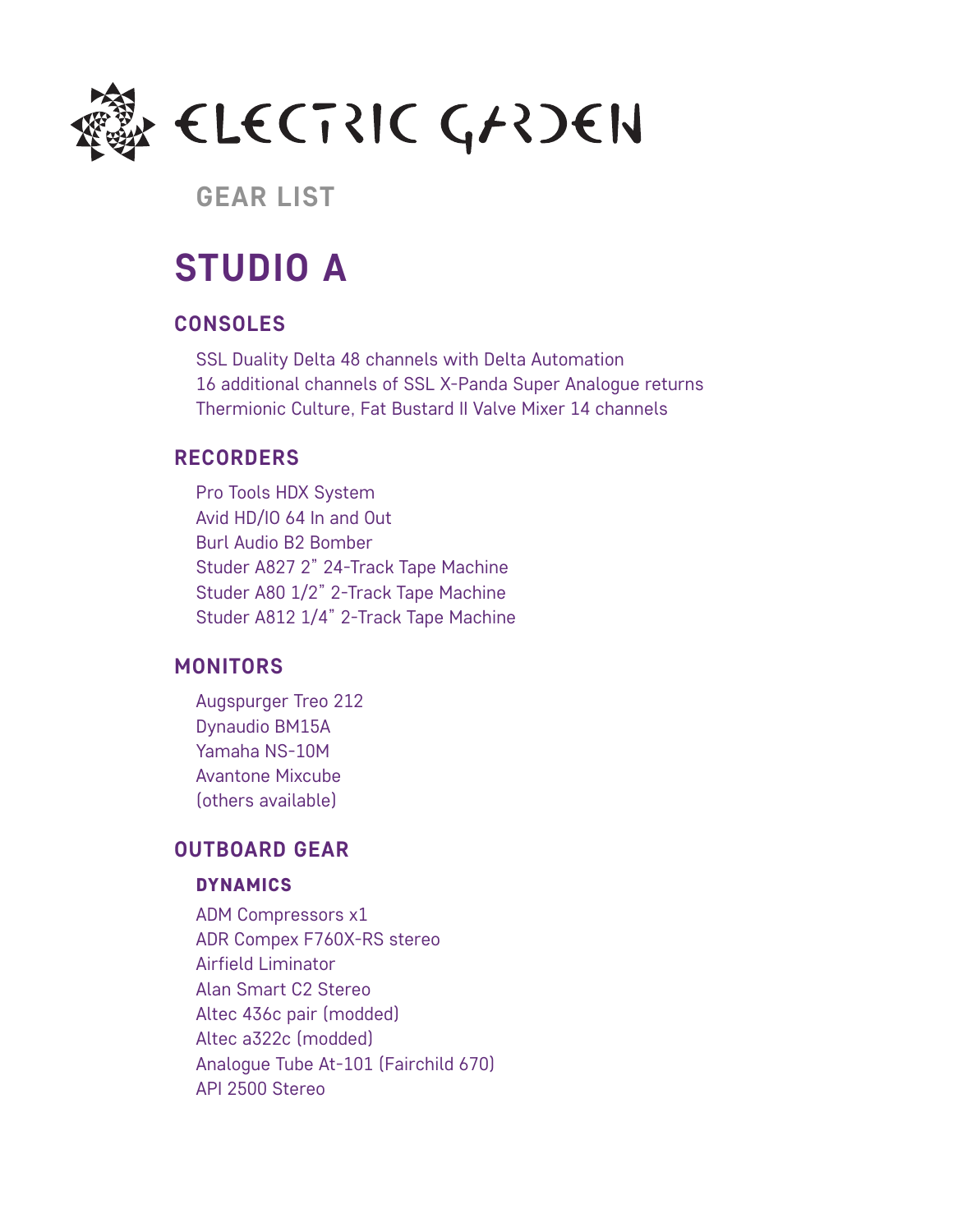

API 525 Pair BAE 10DC CBS Audimax II Chandler Germanium Pair Chandler LTD2 DBX 165a Distressor Pair Drawmer Dual Gate DS201 x2 EL-DS DerrEsser Pair Elysia Nvelope Elysia Xpressor stereo Eventide Omnipressor AM864U Federal Compressor (Modded) Mohog 1176 pair Neve 2254/A stereo Pendulum Opto De-Esser Retro 176 Retro STA-Level Shadow Hills Stereo Dual Optograph, Black and Gold Mastering Version SPL Transient Designer x2 Standard Audio Level-Or US Dept of Commerce CA-1782 Urei LA3A Pair Teletronix LA2A Thermionic Culture, The Phoenix Tube-Tech CL1B Tube-Tech LCA-2B stereo Shep 33609 stereo

### PREAMP/EQ

Neve 1066 x2 Neve 1073 x2 Neve 1084 x2 Shep 1073 x2 Quad Eight (Ricki Begin mod) x4 Wunder Audio PEQ2R x2

### EQUALIZATION

API 550a Vintage x4 API 554 Vintage Pair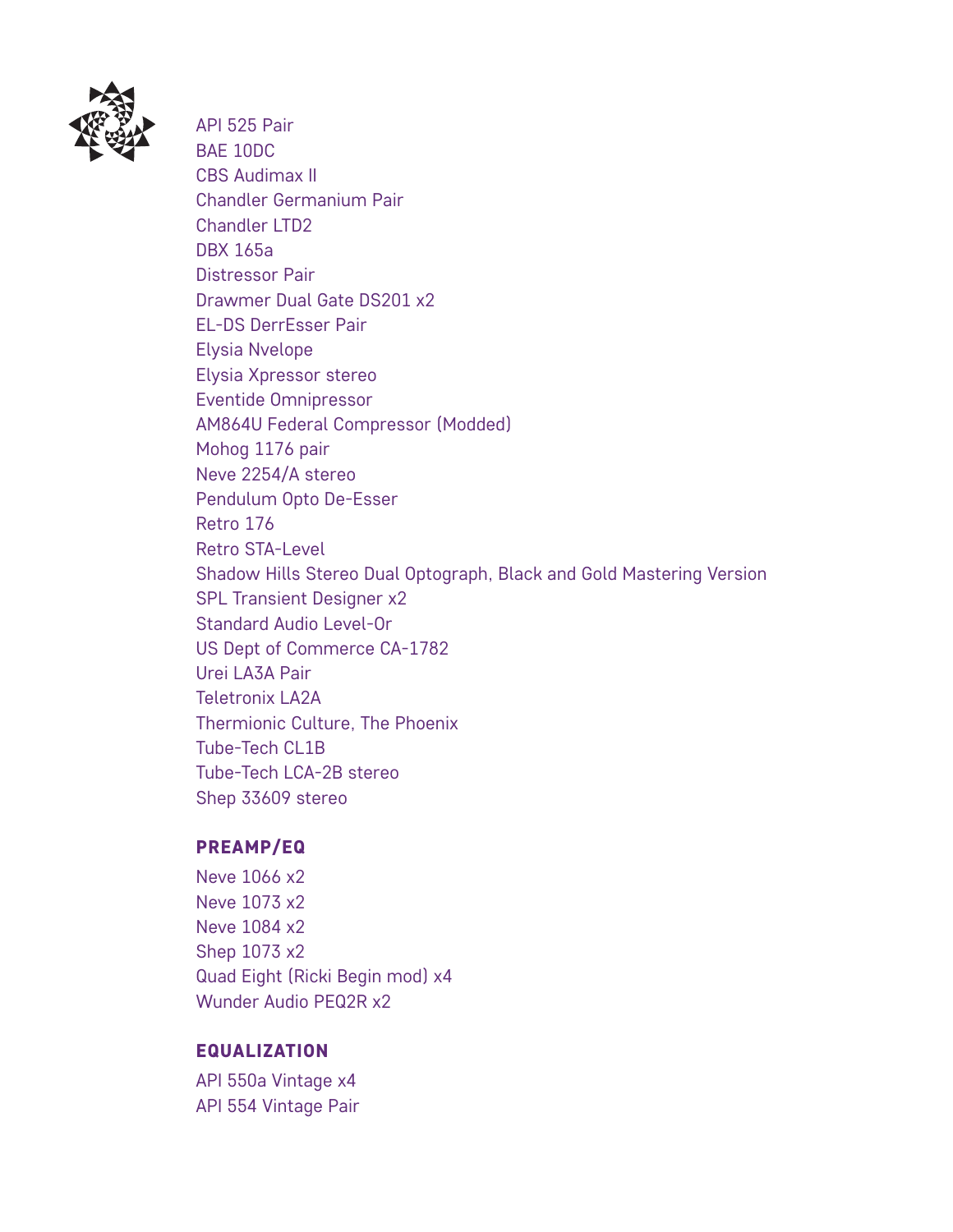

API 560 Vintage x2 ADM 4 Band EQ x2 Electrodyne 511 x2 Dangerous Bax Stereo GML 8200 Stereo Mercury EQ-H2 Mercury EQ-P1 Telefunken W796 3-Band Vintage EQ x8

### PREAMPS

Avedis MA5 x2 BAE 312b (Matt Sorum) x2 Burl B1D Electrodyne 501 x2 John Hardy M-1 x4 Lomo up27x4 (Ricki begin mod) Radial X-Amp Reamp x2 Siemens v276 (Ricki Begin mod) x8 WSW tube (Ricki Begin mod) x2 Triton D20 tube-fet

## **FX**

AMS DMX 15-80 S AMS RMX16 Bricasti BDM7 Demeter Real Reverb (2 Channel Spring Reverb) Eventide H3000 SE Eventide H969 Eventide Instant Flanger Lexicon PCM41 x2 Lexicon Primetime Moog The Ladder Radial phaseQ Secret Spring Reverb Thermionic Culture Vulture AKG bx20 Spring Reverb "Clyde" (Electric Garden Reverb Chamber)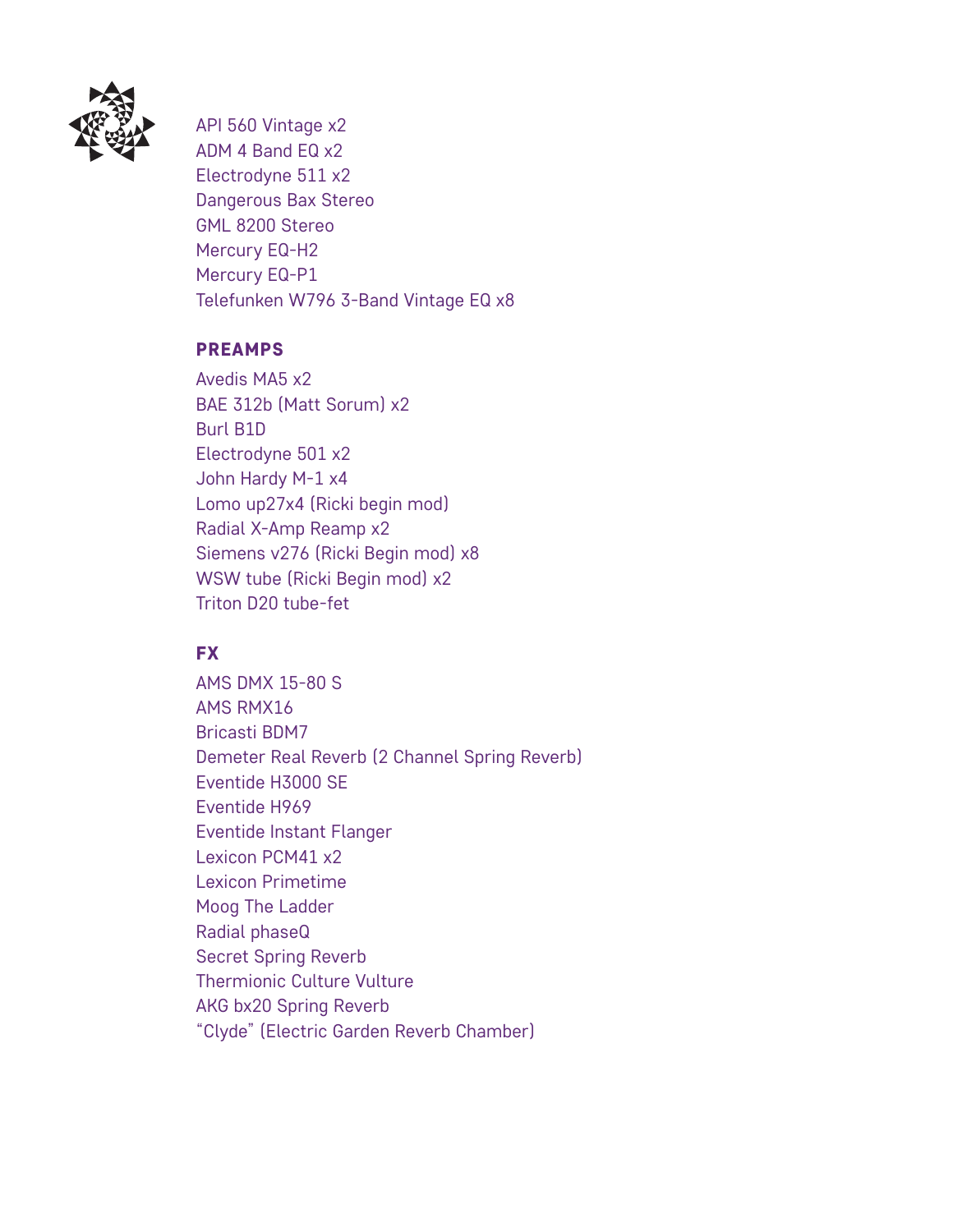

# **STUDIO B**

# **CONSOLES**

SSL AWS 900+ 24 channels with Delta Automation 16 additional channels of SSL X-Panda Super Analogue returns Thermionic Culture, Fat Bustard II Valve Mixer 14 channels

### RECORDERS

Pro Tools HDX System Avid HD/IO 48 In and Out Burl Audio B2 Bomber

## **MONITORS**

Augspurger Solo 8 S12 Dynaudio BM15A Yamaha NS-10M Studer Mono reference speaker (others available)

# **OUTBOARD GEAR**

### DYNAMICS

ADM Compressors x4 Chandler EMI TG1 stereo D.W. Fearn VT-7 Highland Dynamics BG1 Stereo Tube Compressor J-LAB JLA-3 compressor x2 Retro Doublewide RJR MixBuss Compressor Custom Spectra Sonics C610 Complimiter x2 SSL Logic G384 Compressor SSL X-Rack XR418 x2 SSL X-Rack XR618 x2 Teletronix LA2A x2 Tube-Tech CL1B 1176 custom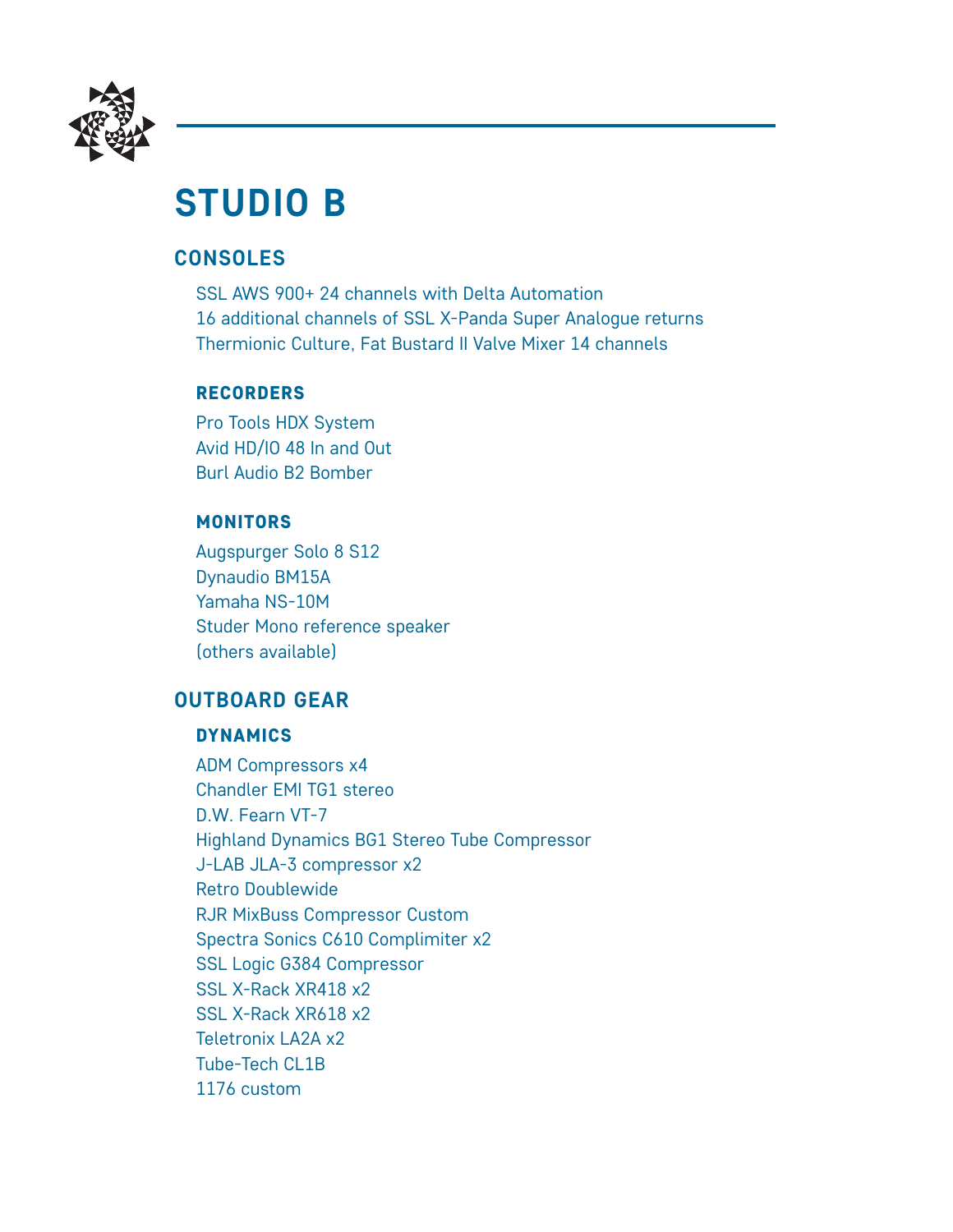Urei LA-4 compressor/limiter x2

### PREAMP/EQ

ADM 770 x2 Calrec PQ 1061 x2 (Brent Averill Rack) Quad Eight White x2

#### PREAMPS

API 3124m x4 Useful Arts SF2 tube preamp prototype Useful Arts SPF-60 tube preamp Radial EXTC Reamp

#### EQUALIZATION

API 550a Vintage x2 API 550b Vintage x2 API 554 x2 API 560 reissue Avalon AD 2055 Stereo B&B audio EQF-2 Pair Electrodyne 511 x4 Retro 2A3 Stereo

### **FX**

AKG bx20 Spring Reverb Aphex EXBB 500 Aural Exciter BK TBox Orban 111b (two channel Spring Reverb) Ursa Major Stargate 323 Digital Reverb "Clyde" (Electric Garden Reverb Chamber)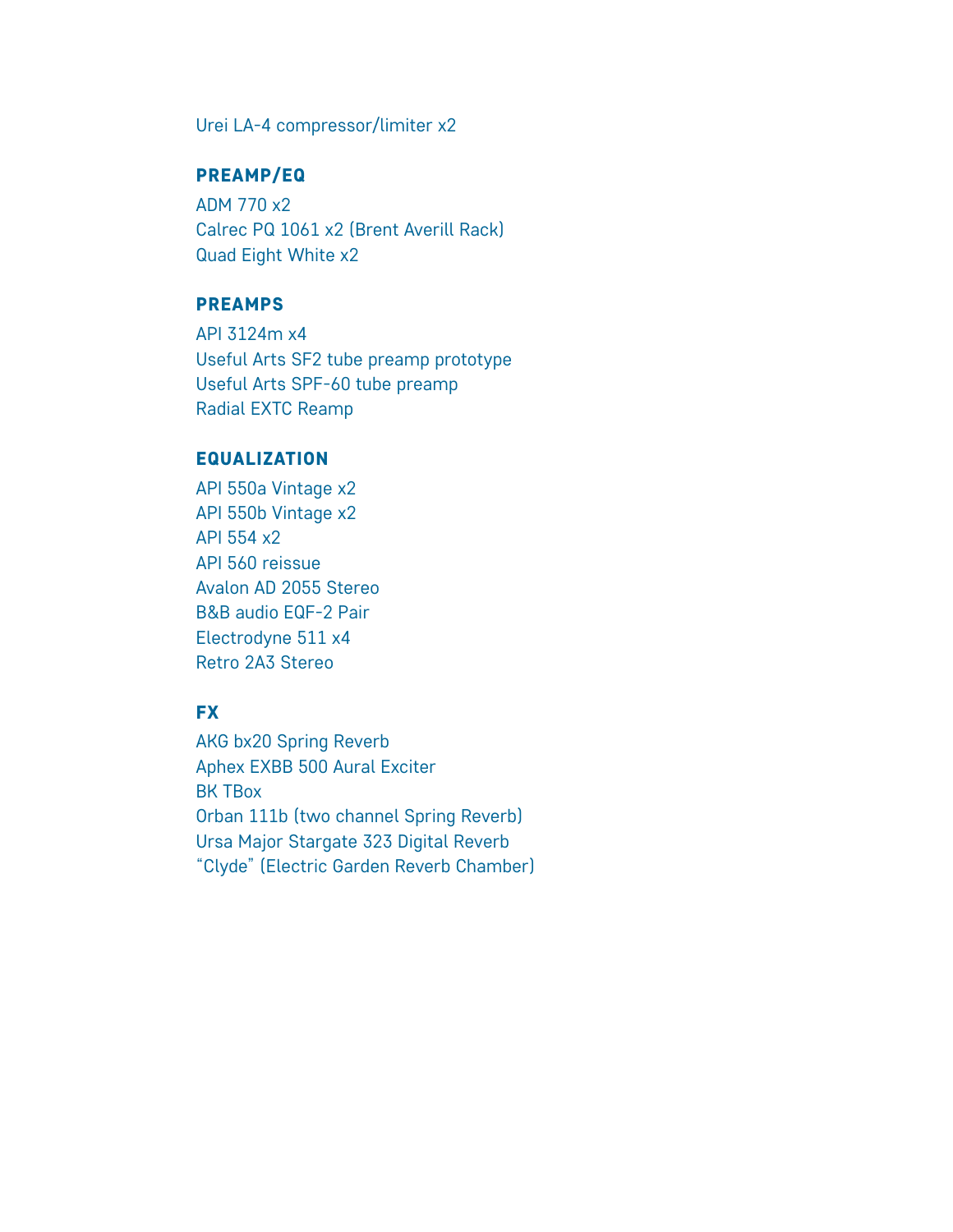

# **Microphones**

TUBE

Electric Garden Ball Mic Flea C12 Flea U47 Lomo 19a13 x2 Lomo 19a14 mod Lomo 19a19 x2 Oktava MK13M modx3 (Soviet version of Neumann M7 capsule, AKG vintage output transformers) Oktava MKE7 (Small diaphragm tube) Oktava MV102 Oktava MV201 (1" lomo nickel capsule, AKG vintage output transformer) Neumann U47 Neumann u64 pair Neumann U67 Schoeps m221b pair M49 (soundelux mod)

### CONDENSER

AKG C412 pair AKG C414 AKG C451 EB CM7 Fet (Fet47 clone) Kel Audio HM-2D Lomo MKE7 pair Microtech Gefell M930 pair Neumann Fet47 Neumann KM 183 pair Neumann KM 184 pair Neumann U87 pair Neumann U87 vintage pair sE 2200A sE H3500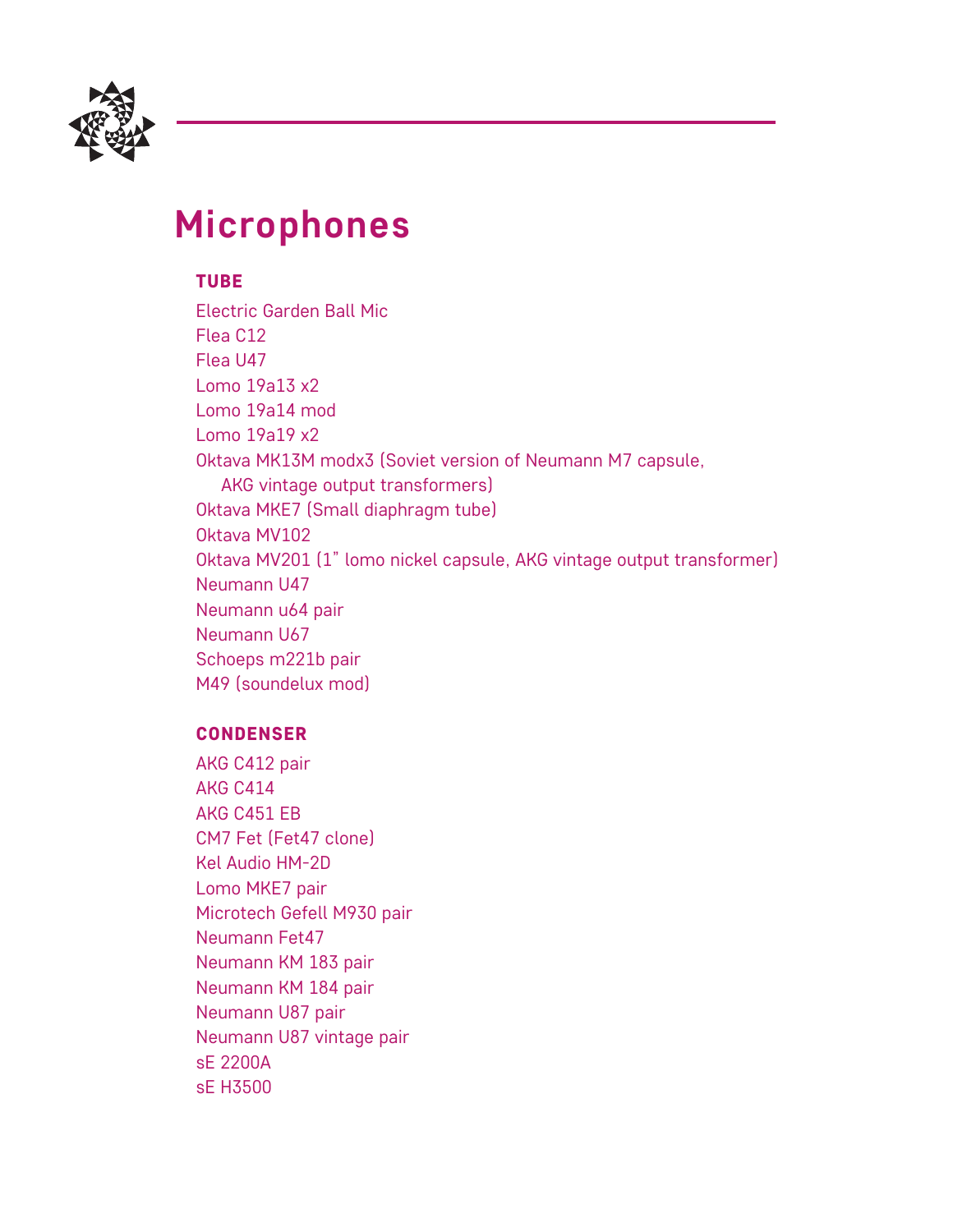

## DYNAMIC

AKG 224E AKG D12E Beyerdynamic M201TG Beyerdynamic M88N BEAG MD19N x2 EAG MD16N (Hungarian version of D19) EAG MD80 x5 EV RE20 Heilsound PR40 Sennheiser 421 x3 Sennheiser e906 Sennheiser MD441U Shure Beta 58A (x3) Shure SM57 x2 Shure SM58 x2 Shure SM59 Shure SM7B x2 Unidyne III model 545 x3 (old sm57)

### RIBBON

AEA R92 Beyerdynamic M160 pair Beyerdynamic M260 pair Coles 4038 pair MXL R144 Oktava ML15 Oktava ML16 Oktava ML19 Vintage Ribbon x3 RCA 77DX Royer R121 sE Voodoo VR1 STC 4033a x2 (predecessor to 4038) STC 4038 (2nd oldest in known existence)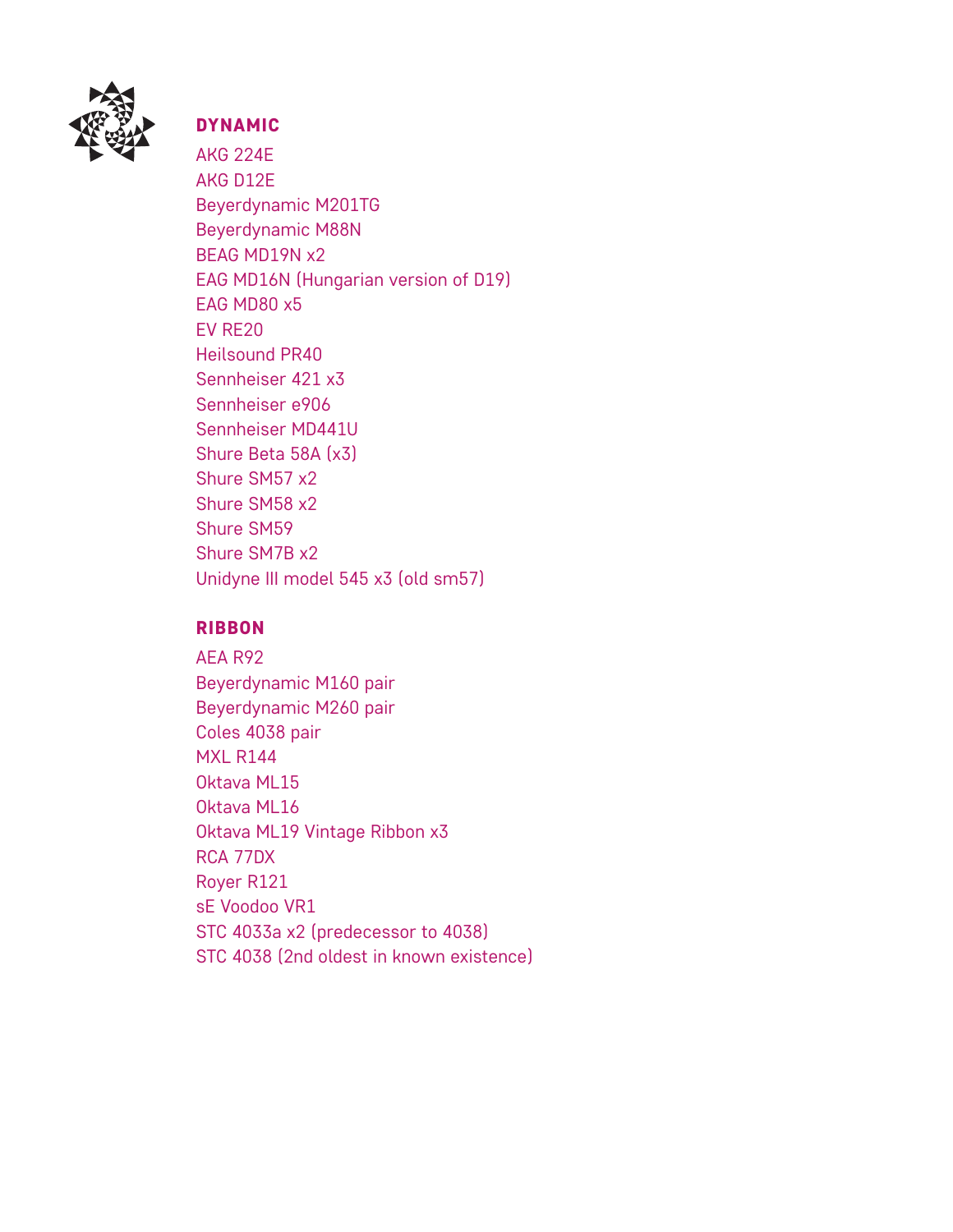

# **Instruments**

### AMPS

Gretsch 1961 Country Gentleman (Chet Atkins model) Fender 1964 Princeton Blackface (Matt Wells Mod) Ampeg 1967 Gemini VI Vox 1968 AC30 Fender 1973 Champ Marshall 1979 JMP MK2 4x12 Purple Ampeg B15 Ampeg B15 Portaflex David Eden Metro 2x10 Fender Bassman (Blackie Pagano Mod) Leslie 122 Motion Sound KP-200a Orange 2x12 open back guitar cab Silvertone 1482

### **KEYBOARDS**

Dave Smith Mopho Fender Rhodes Suitcase Refurbished Hammond B3 Organ Chop with Leslie 122 Hohner Clavinet E7 (with vintage vibe electronics) Kawai 608 Electric Upright Piano Logan String Melody II Moog One 16 Voice Moog Voyager Mellotron M4000D Oberheim OB-8 Prophet Rev 2 Roland Juno 106 Wurlitzer 200A Yamaha P22 Upright (Oak, American made)

### BASSES

Fender Jazz bass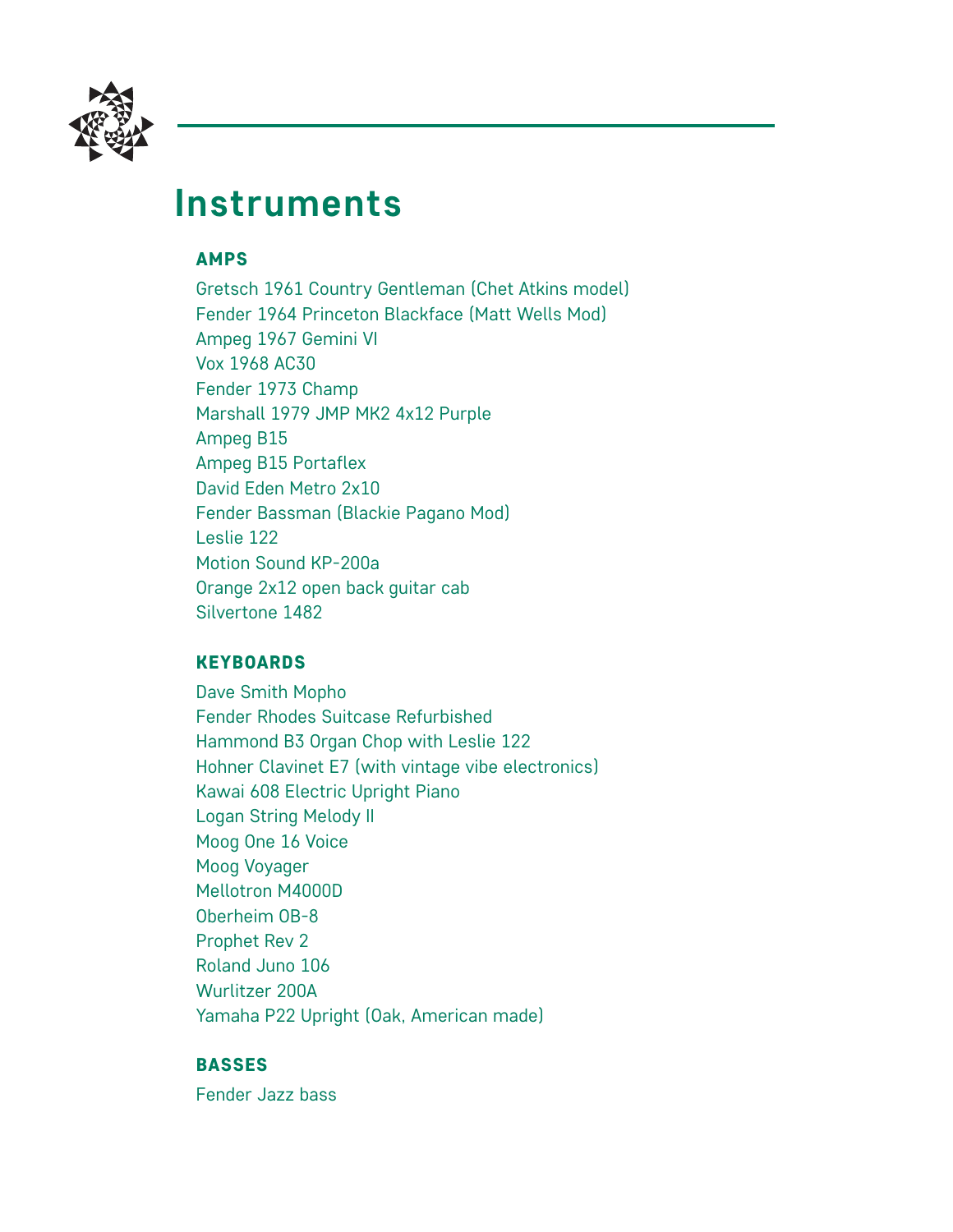

Fender P Bass Gibson EB 0 HarmonyH22 (batwing) PJ Fretless Rickenbacker 4003

### **GUITARS**

1972 Martin D18 Acoustic Guitar 1934 Martin DM Mahogany Dreadnought 1968 Gibson ES-335 1992 Gibson Custom cherry wine Les Paul Classical Nylon string guitar Fender Lap Steel Fender '52 reissue Telecaster (USA Made) Rogue Electric Sitar

## DRUMS

Gretsch Catalina Kit 20x14 Catalina Kick 18x14 Catalina Birch Kick 14x13 Tom 12x8 Tom 1959 Gretsch Round Badge Kit 22x12 Kick 18x13 Kick 16x16 Tom 13x8 Tom Pearl 70's Wood Fiberglass Kit 22x13 Kick 16x14 Tom 12x8 Tom 10x6 Tom 8x5 Tom Yamaha Recording Custom Kit 20x16 Kick 16x13 Tom 14x11 Tom 12x8 Tom 10x7 Tom 8x7 Tom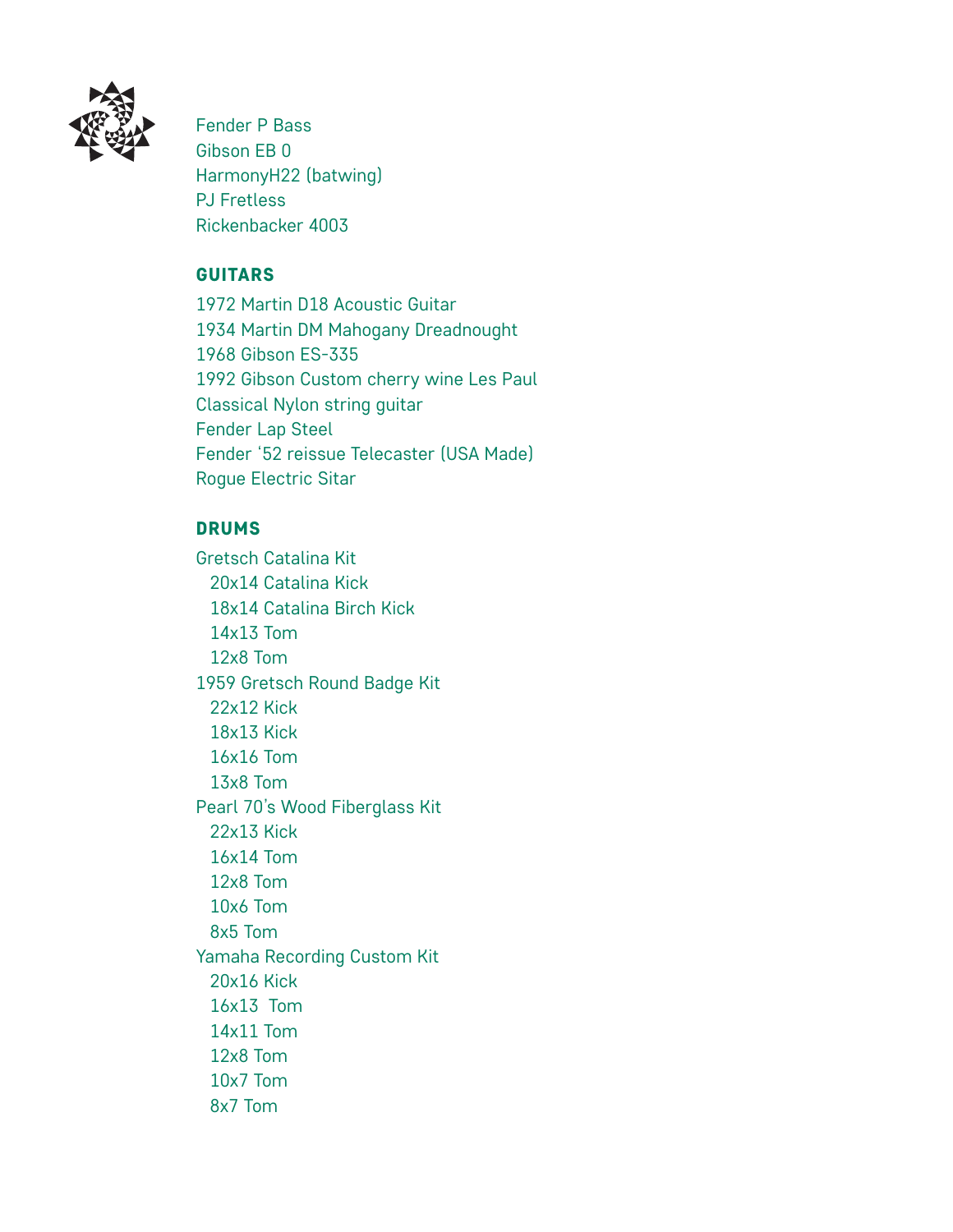

Variety of Snares Gretsch Catalina Birch 14x4 Gretsch Catalina 14x4 Gretsch Catalina 14x3 Ludwig 14x4 Slingerland 14x5 Yamaha Junior 12x4 Sunhouse Sensory Percussion x2 Ludwig concert bass drum Variety of Cymbals Baldman Bent Byzance Meinl Instanbul Agop Kiode Paiste Zildjian Zyn

### PEDALS

Wah Pedals Cry Baby 535Q Cry Baby GCB-95 Fulltone Clyde Deluxe Zvex Probe Wah Morley PR series II wah/volume

### DISTORTION, FUZZ, OVERDRIVE

WMD Geiger Counter Big Muff Toadworks Lil Leo Zvex Fuzz Probe

### **PHASERS**

Electro Harmonix Small Stone Mutron Bi-phase Moogerfooger 12 stage phaser

### CHORUS / FLANGERS